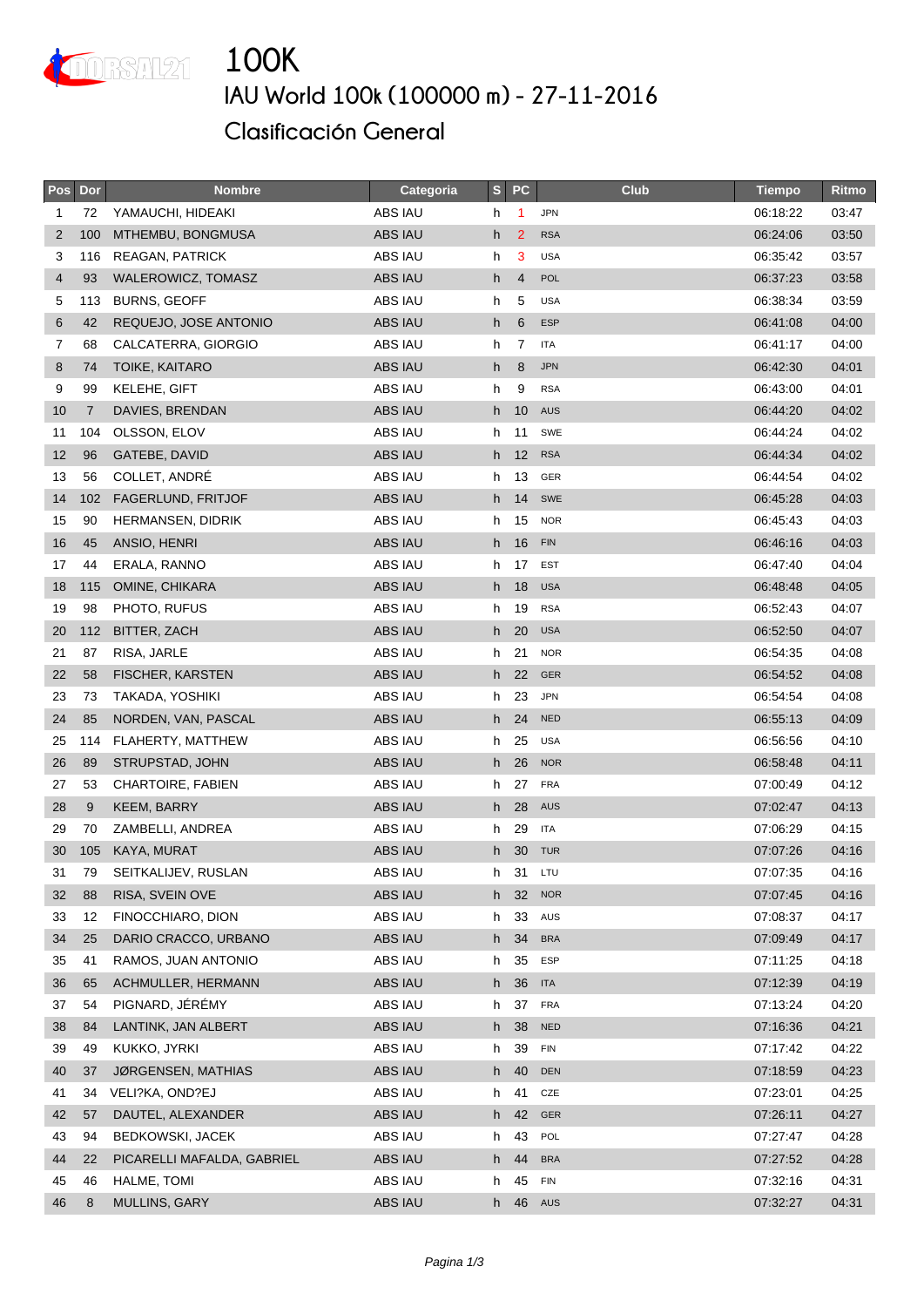

## **100K IAU World 100k (100000 m) - 27-11-2016 Clasificación General**

| Pos | Dor            | <b>Nombre</b>                   | Categoria      | S  | <b>PC</b>      | <b>Club</b> | <b>Tiempo</b> | Ritmo |
|-----|----------------|---------------------------------|----------------|----|----------------|-------------|---------------|-------|
| 47  | 32             | BRUNNER, RADEK                  | ABS IAU        | h. | 47             | CZE         | 07:33:18      | 04:31 |
| 48  | 60             | SOMMER, MICHAEL                 | ABS IAU        | h  | 48             | <b>GER</b>  | 07:33:20      | 04:32 |
| 49  | 36             | HANSEN, BRIAN ARREBORG          | ABS IAU        | h  | 49             | <b>DEN</b>  | 07:33:30      | 04:32 |
| 50  | 201            | <b>BULL, KIRSTIN</b>            | ABS IAU        | m  | 1              | <b>AUS</b>  | 07:34:25      | 04:32 |
| 51  | 111            | BINDER, JOSEPH                  | ABS IAU        | h  | 50             | <b>USA</b>  | 07:34:36      | 04:32 |
| 52  | 92             | TARANGER, BJØRN TORE            | <b>ABS IAU</b> | h  | 51             | <b>NOR</b>  | 07:35:34      | 04:33 |
| 53  | 16             | <b>MERTENS, GERT</b>            | ABS IAU        | h. | 52             | <b>BEL</b>  | 07:35:49      | 04:33 |
| 54  | 216            | ?USTI?, NIKOLINA                | ABS IAU        | m  | $\overline{2}$ | CRO         | 07:36:10      | 04:33 |
| 55  | 64             | OSHEA, ALEXANDER                | ABS IAU        | h  | 53             | <b>IRL</b>  | 07:37:16      | 04:34 |
| 56  | 71             | <b>ITAGAKI, TATSUYA</b>         | <b>ABS IAU</b> | h  | 54             | <b>JPN</b>  | 07:37:41      | 04:34 |
| 57  | 66             | <b>BEATRICI, SILVANO</b>        | ABS IAU        | h  | 55             | <b>ITA</b>  | 07:37:47      | 04:34 |
| 58  | 21             | COSTA DA SILVA, FELIPE          | <b>ABS IAU</b> | h. | 56             | <b>BRA</b>  | 07:37:50      | 04:34 |
| 59  | 48             | SIMPANEN, JUUSO                 | ABS IAU        | h  | 57             | <b>FIN</b>  | 07:38:40      | 04:35 |
| 60  | 61             | STEGNER, CARSTEN                | <b>ABS IAU</b> | h  | 58             | <b>GER</b>  | 07:41:40      | 04:37 |
| 61  | 232            | ZAKRZEWSKI, JOASIA              | ABS IAU        | m  | 3              | <b>GBR</b>  | 07:41:48      | 04:37 |
| 62  | 28             | SOARES DA GAMA, AUGUSTO JOAQUIM | <b>ABS IAU</b> | h  | 59             | CPV         | 07:43:01      | 04:37 |
| 63  | 67             | <b>BRAVI, PAOLO</b>             | ABS IAU        | h  | 60             | <b>ITA</b>  | 07:43:23      | 04:38 |
| 64  | 91             | <b>BERGERSEN, ERIK</b>          | ABS IAU        | h. | 61             | <b>NOR</b>  | 07:44:46      | 04:38 |
| 65  | 26             | VELHO SILVA, NIUMAR             | ABS IAU        | h  | 62             | <b>BRA</b>  | 07:44:58      | 04:38 |
| 66  | 17             | CASIER, GINO                    | <b>ABS IAU</b> | h  | 63             | <b>BEL</b>  | 07:45:03      | 04:39 |
| 67  | 204            | FREITAG, KARIN                  | ABS IAU        | m  | 4              | AUT         | 07:45:58      | 04:39 |
| 68  | 248            | OTA, MIKIKO                     | <b>ABS IAU</b> | m  | 5              | <b>JPN</b>  | 07:47:38      | 04:40 |
| 69  | 247            | KANEMATSU, AIKO                 | ABS IAU        | m  | 6              | <b>JPN</b>  | 07:47:41      | 04:40 |
| 70  | 249            | MOCHIZUKI, CHIYUKI              | ABS IAU        | m  | $\overline{7}$ | <b>JPN</b>  | 07:47:55      | 04:40 |
| 71  | 246            | FUJISAWA, MAI                   | ABS IAU        | m  | 8              | <b>JPN</b>  | 07:48:27      | 04:41 |
| 72  | $\overline{4}$ | MORAN SALAS, PEDRO AGUSTIN      | <b>ABS IAU</b> | h. | 64             | ARG         | 07:51:14      | 04:42 |
| 73  | 217            | JURI?I?, VERONIKA               | ABS IAU        | m  | 9              | CRO         | 07:51:19      | 04:42 |
| 74  | 260            | SÖDERMARK, FRIDA                | <b>ABS IAU</b> | m  | 10             | SWE         | 07:51:22      | 04:42 |
| 75  | 109            | SAKHANDA, IGOR                  | ABS IAU        | h  | 65             | <b>UKR</b>  | 07:52:48      | 04:43 |
| 76  | 10             | <b>HEYDEN, ANDREW</b>           | <b>ABS IAU</b> | h  | 66             | <b>AUS</b>  | 07:53:31      | 04:44 |
| 77  | 227            | PAASIO, RIITTA                  | ABS IAU        | m  | 11             | <b>FIN</b>  | 07:53:47      | 04:44 |
| 78  | 35             | TOMÁ?EK, ROMAN                  | <b>ABS IAU</b> | h  | 67             | CZE         | 07:55:14      | 04:45 |
| 79  | 269            | SMITH, PAM                      | ABS IAU        | m  | 12             | <b>USA</b>  | 07:56:48      | 04:46 |
| 80  | 3              | <b>BARNES, PABLO</b>            | ABS IAU        | h. | 68             | ARG         | 07:57:39      | 04:46 |
| 81  | 265            | ARBOGAST, MEGHAN                | ABS IAU        | m  | 13             | <b>USA</b>  | 07:58:22      | 04:47 |
| 82  | 23             | FELIPE DOS SANTO, KLEBER        | ABS IAU        | h. | 69             | <b>BRA</b>  | 07:58:56      | 04:47 |
| 83  | 213            | HAMULECKI, JULIE                | ABS IAU        | m  | 14             | CAN         | 08:06:35      | 04:51 |
| 84  | 212            | FITZGERALD, ARIELLE             | ABS IAU        | m  | 15             | CAN         | 08:09:39      | 04:53 |
| 85  | 267            | FALBO, TRACI                    | ABS IAU        | m  | 16             | <b>USA</b>  | 08:10:23      | 04:54 |
| 86  | 261            | SUNDBERG, SOPHIA                | ABS IAU        | m  | 17             | SWE         | 08:10:31      | 04:54 |
| 87  | 254            | MULDER, KIM                     | ABS IAU        | m  | 18             | <b>NED</b>  | 08:11:29      | 04:54 |
| 88  | 255            | TON, LEONIE                     | ABS IAU        | m  | 19             | <b>NED</b>  | 08:13:34      | 04:56 |
| 89  | 229            | HARTWEG, OLIVIA                 | ABS IAU        | m  | 20             | <b>FRA</b>  | 08:14:22      | 04:56 |
| 90  | 230            | JAEGER, EMMANUELLE              | ABS IAU        | m  | 21             | <b>FRA</b>  | 08:15:13      | 04:57 |
| 91  | 27             | VAZ CABRAL, JOSÉ DANIEL         | ABS IAU        | h  | 70             | CPV         | 08:15:44      | 04:57 |
| 92  | 95             | KLIMAS, TOMASZ                  | ABS IAU        | h  | 71             | POL         | 08:17:01      | 04:58 |